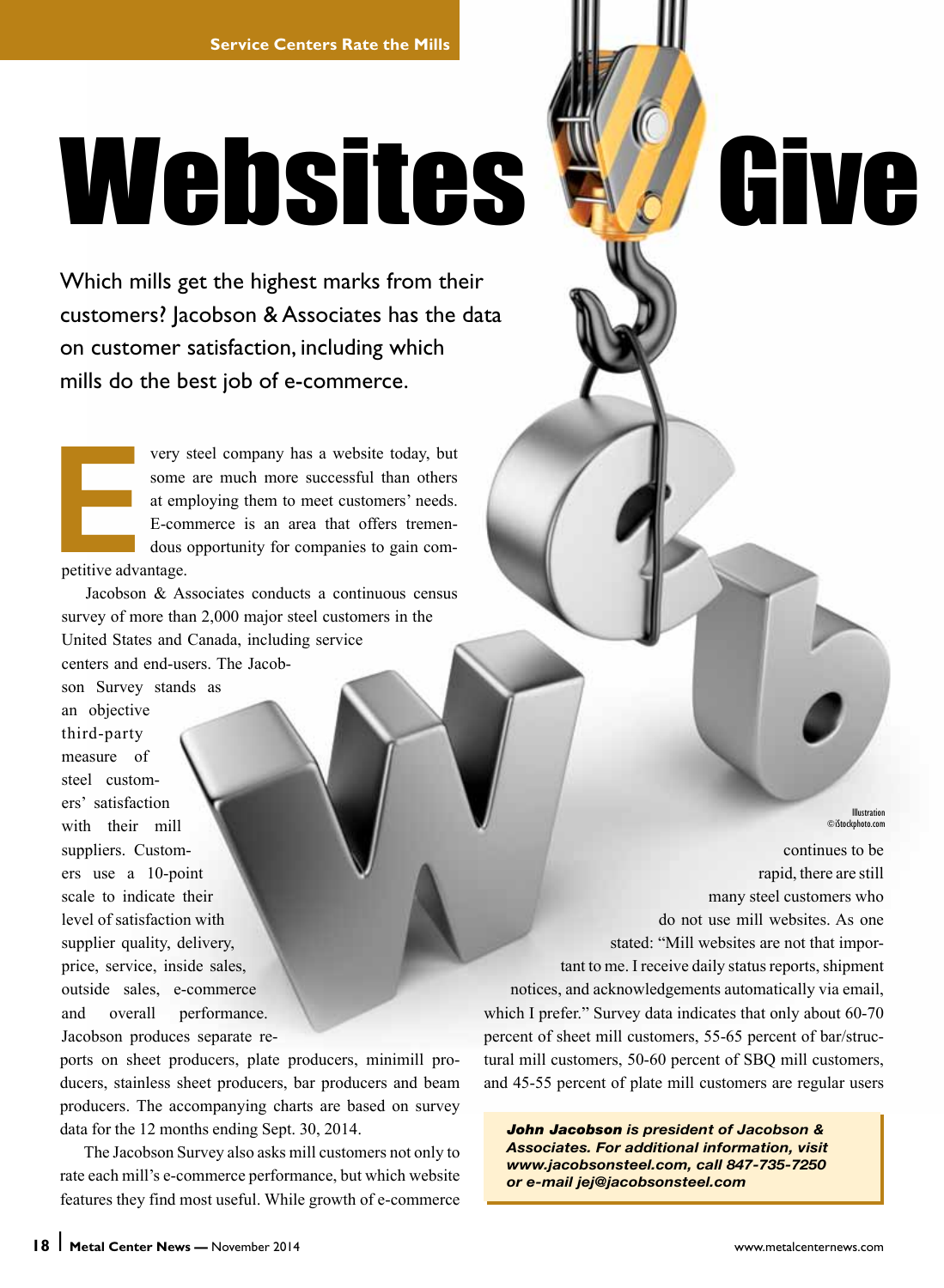# **Mills a Lift**

# Chart 1 – Customer Satisfaction of E-commerce

*These rankings show which mills have done the best job of satisfying customer needs via their websites and e-commerce. Companies are listed based on their satisfaction scores for the 12 months ending Sept. 30, 2014.*

## Top Ranked Mills by Product Category

#### Carbon Sheet Mills

ArcelorMittal Dofasco North Star BlueScope USS-POSCO Industries Steel Dynamics Nucor Sheet Mills California Steel Industries ArcelorMittal USA Sheet

#### Bar Mills

CMC Steel Group Nucor Bar Mills

#### SBQ Mills

**ArcelorMittal** Alton Steel **Imports** SDI Engineered Bar Nucor SBQ

### Plate Mills

SSAB Plate Nucor Plate Group

of their suppliers' e-commerce offerings. So there is clearly a big opportunity for mills to attract more service centers and end-users to their sites, streamlining commerce and enhancing customer satisfaction in the process.

## **Sheet Mill Customers**

Survey data show that sheet mill customers look most frequently to mill websites for:

- **1.** Order status
- **2.** Documentation
- **3.** Available inventory
- 4. Ease of use
- **5.** Product capabilities
- **6.** Real-time tracking

As sheet mill customers commented:

■ "Mill websites need to be easy to use and have real-time portals to track orders."

N "Delivery and availability forecasts are where mills need the most improvement."

 $\blacksquare$  "I would like more intuitive websites that include all available mill information so that I don't have to call. Timely order status and quotation communication is where mills need the most improvement."

#### **Bar Mill Customers**

Survey data show that bar mill customers most frequently look to mill websites for:

- **1.** Availability of stock
- **2.** Access to invoices and bills of lading

# Chart 2 – The Leaders

#### Top-Rated Mills in Overall Customer Satisfaction by Product Category

- Sheet North Star BlueScope
- Plate SSAB Plate

Bar/Structurals – CMC South Carolina

Beams – Nucor Berkeley Beams

| <b>Stainless Sheet</b> |  | <b>Outokumpu Coil Americas</b> |  |  |
|------------------------|--|--------------------------------|--|--|
|------------------------|--|--------------------------------|--|--|

SBQ – Alton Steel

*Customers use a 10-point scale to measure their level of satisfaction with supplier quality, price, service, delivery, inside sales, outside sales, e-commerce and overall performance, where 10 is "very satisfied" and 1 is "very dissatisfied." Data is for the 12 months ending Sept. 30, 2014. (Source: Jacobson & Associates)*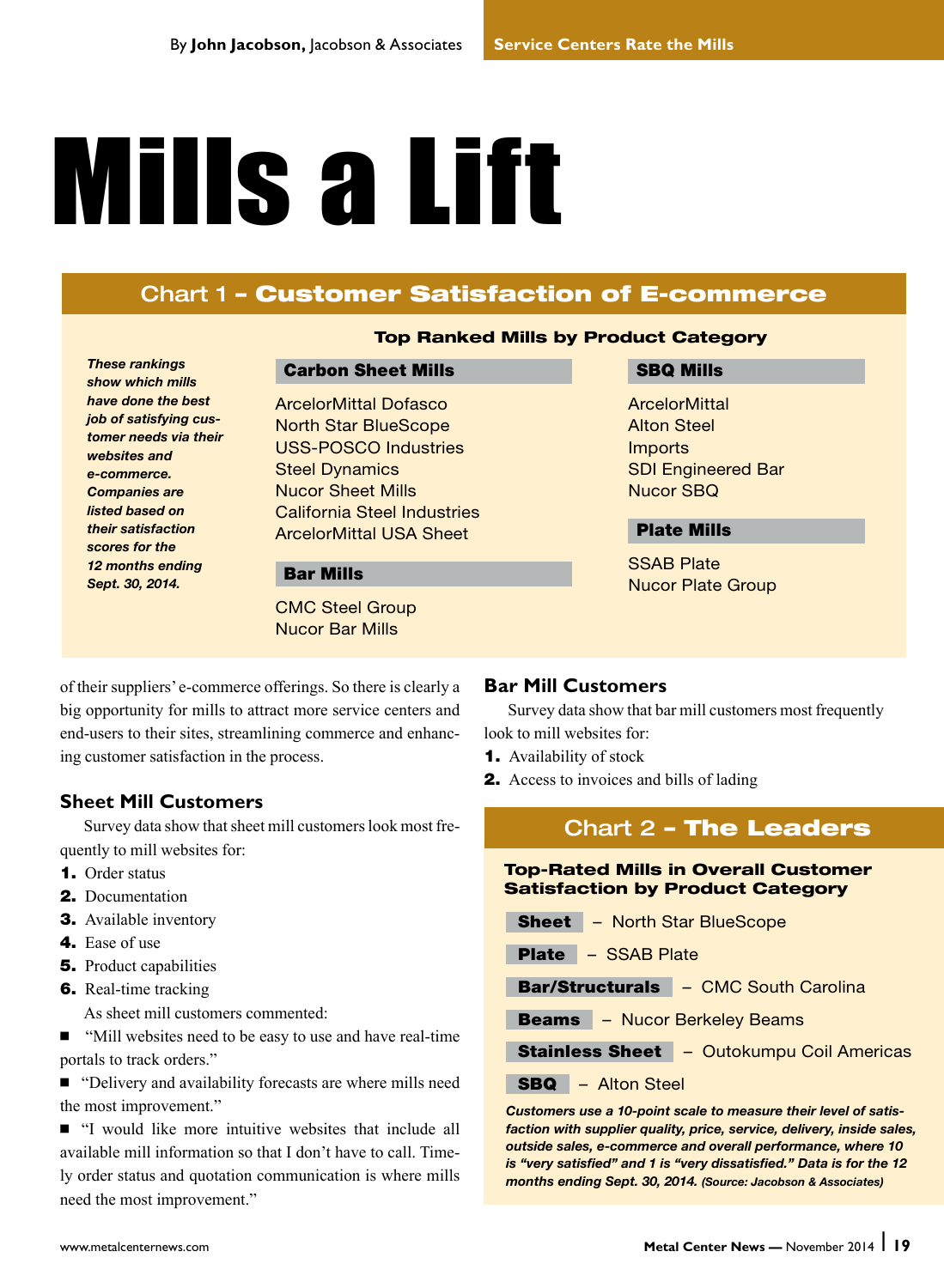# Chart 3 – Most Improved Mills

#### Overall Customer Satisfaction by Product Category

#### Sheet Producers

AM/NS Calvert Severstal Dearborn Severstal Columbus California Steel Industries NLMK Pennsylvania **Gallatin** SDI Flat Roll

#### Bar/Structurals Producers

ArcelorMittal LaPlace Nucor Nebraska Nucor Utah Nucor Jackson CMC Steel South Carolina SDI Roanoke Bar Nucor Auburn

*The most improved mills are those with the highest percentage increase in overall customer satisfaction scores for the 12 months ending Sept. 30, 2014, compared with their scores for the same period the prior year. Companies are listed in order from the highest to the lowest in percentage improvement. Note that as of Oct. 1, Severstal Dearborn and Severstal Columbus changed to AK Dearborn and SDI Columbus. (Source: Jacobson & Associates)*

#### Plate Producers

**SSAB Plate** ArcelorMittal Burns Harbor **Imports** ArcelorMittal Coatesville

#### SBQ Producers

ArcelorMittal SBQ Alton Steel

#### Stainless Sheet Producers

Outokumpu Coil Americas AK Specialty Steels

## About Us

Jacobson & **Associates** has been the benchmark for measuring customer satisfaction in the North American



## **Steel Industry Consultants**

steel industry since 1994. Annually, we conduct thousands of in-depth interviews with a broad range of steel buyers from six vertical markets in the United States, Canada, Mexico and Europe. Thanks to our long-term relationships with steel buyers and sellers, virtually every steel mill in North America has benefited from our objective and actionable customer feedback. We are proud to be the voice of the North American steel buyer and an enabler of continuous improvement in the steel industry.



- 4. Simplicity of navigation
- **5.** Accurate information
- 6. Mill test reports

As bar mill customers commented:

■ "CMC's website is really nice. I like how it shows our Accounts Receivable."

■ "I particularly like Nucor's website because it shows all of the information for all locations in one place."

N "Gerdau is a mill I would not recommend due to their computer system."

## **SBQ Mill Customers**

Survey data show that SBQ mill customers most frequently look to mill websites for:

- **1.** Tracking current open order reports
- **2.** Posted lead times and viewing inventory
- **3.** Ease of navigation
- 4. Searching for order by heat number
- **5.** Online access to paperwork
- **6.** Technical support As SBQ mill customers commented:
- N "I prefer mills that have an interactive website that is current, particularly on order status. We would like to be *(continued on page 22)*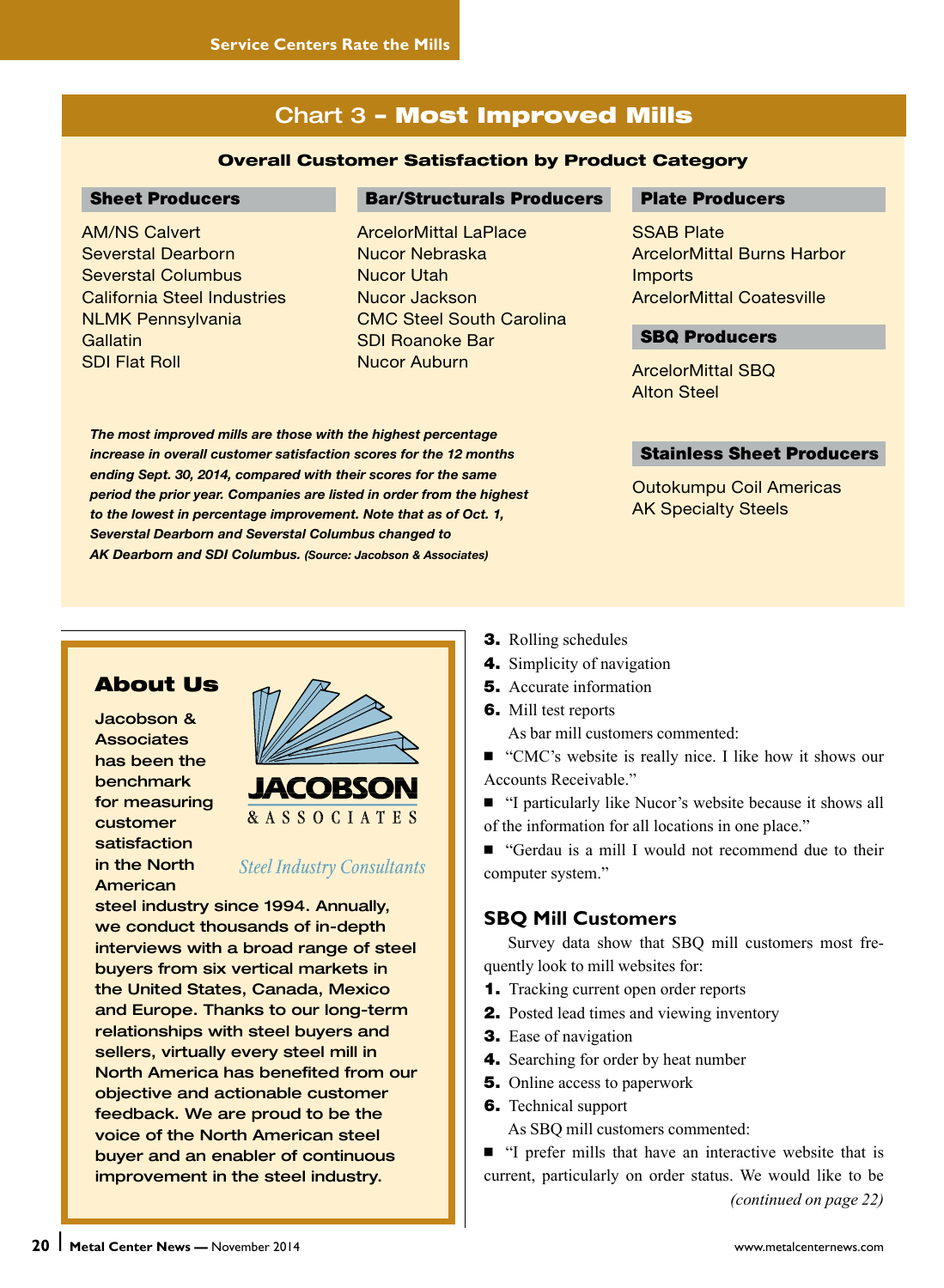# Chart 4 – Overall Customer Satisfaction

#### By Product Category, End-Users and Service Centers

#### Top Sheet Mills

#### As Rated by End-User Customers

Nucor Crawfordsville Nucor Berkeley Nucor Decatur North Star BlueScope **Gallatin** SDI Flat Roll The Techs USS Fairless AK Steel

#### Top Sheet Mills

#### As Rated by Service-Center Customers

North Star Bluescope The Techs **Gallatin** SDI Flat Roll ArcelorMittal Dofasco California Steel Industries USS-POSCO Industries Nucor Decatur Nucor Crawfordsville USS Fairfield

#### Top Plate Mills

#### As Rated by End-User Customers

Nucor Tuscaloosa Evraz Portland SSAB Plate

#### Top Specialty Steels Mills

#### As Rated by End-User Customers

AK Specialty Steels Allegheny Ludlum

#### Top Beam Mills

#### As Rated by End-User Customers

Nucor Berkeley Nucor Yamato SDI Structurals

#### Top Bar/Structurals Mills

#### As Rated by End-User Customers

CMC Arizona Nucor Texas CMC South Carolina Nucor Jackson CMC Alabama CMC Texas Nucor Marion Nucor South Carolina Nucor Auburn Nucor Nebraska Cascade Steel

#### Top Plate Mills

#### As Rated by Service-Center Customers

SSAB Plate Nucor Tuscaloosa Nucor Hertford

#### Top Specialty Steels Mills

#### As Rated by Service-Center Customers

Outokumpu Coil Americas Allegheny Ludlum

#### Top Beam Mills

#### As Rated by Service-Center Customers

Nucor Berkeley Nucor Yamato SDI Structurals

#### Top Bar/Structurals Mills

#### As Rated by Service-Center Customers

SDI Roanoke Bar CMC Texas CMC South Carolina Nucor Seattle Nucor Auburn Nucor Utah Nucor South Carolina CMC Alabama Nucor Texas Nucor Birmingham ArcelorMittal LaPlace

*Source: Jacobson & Associates. Data is for the 12 months ending Sept. 30, 2014.*